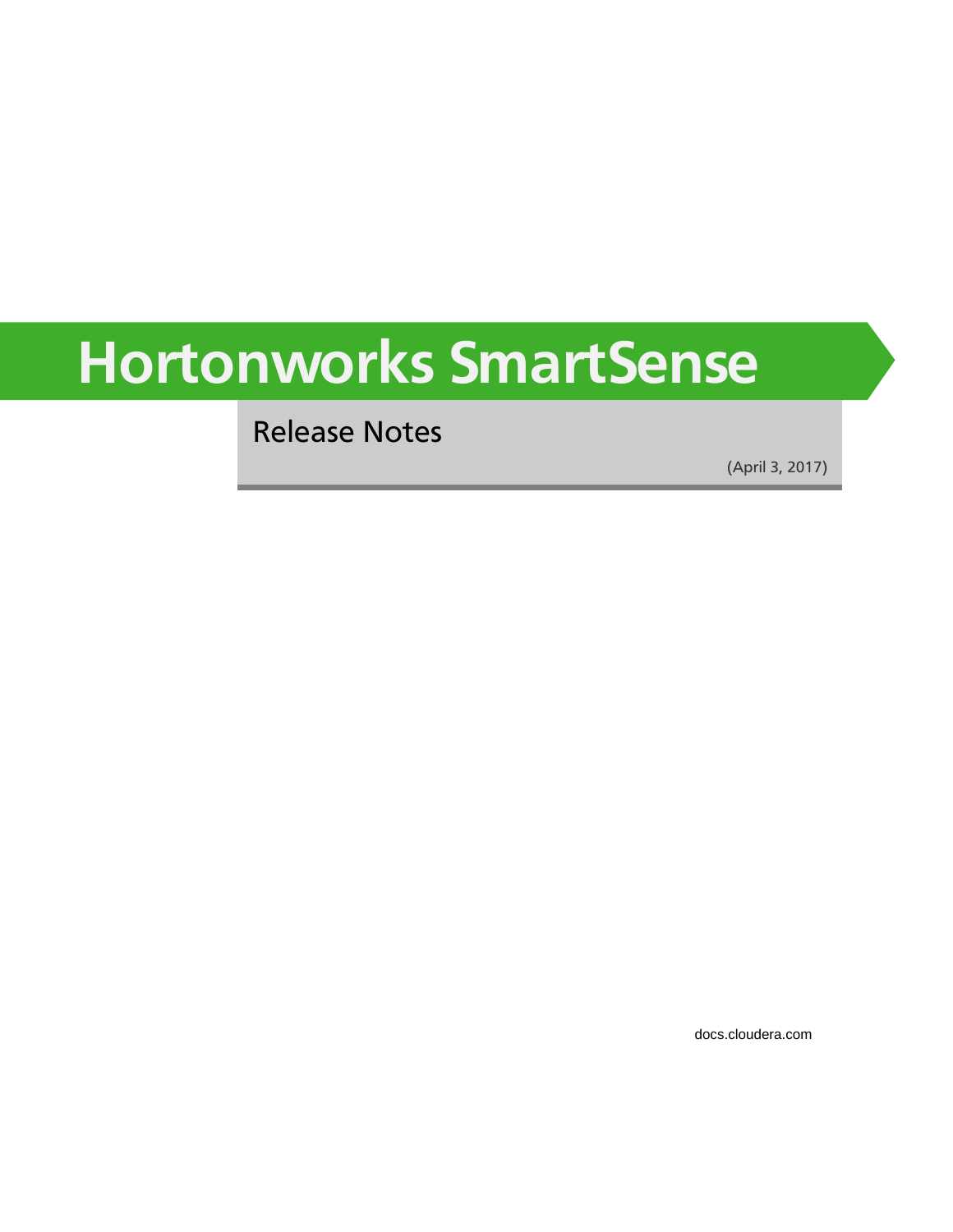### **Hortonworks SmartSense: Release Notes**

Copyright © 2012-2017 Hortonworks, Inc. All rights reserved.

The Hortonworks Data Platform, powered by Apache Hadoop, is a massively scalable and 100% open source platform for storing, processing and analyzing large volumes of data. It is designed to deal with data from many sources and formats in a very quick, easy and cost-effective manner. The Hortonworks Data Platform consists of the essential set of Apache Hadoop projects including MapReduce, Hadoop Distributed File System (HDFS), HCatalog, Pig, Hive, HBase, ZooKeeper and Ambari. Hortonworks is the major contributor of code and patches to many of these projects. These projects have been integrated and tested as part of the Hortonworks Data Platform release process and installation and configuration tools have also been included.

Unlike other providers of platforms built using Apache Hadoop, Hortonworks contributes 100% of our code back to the Apache Software Foundation. The Hortonworks Data Platform is Apache-licensed and completely open source. We sell only expert technical support, [training](https://hortonworks.com/training/) and partner-enablement services. All of our technology is, and will remain free and open source. Please visit the [Hortonworks Data Platform](https://hortonworks.com/products/hdp/) page for more information on Hortonworks technology. For more information on Hortonworks services, please visit either the [Support](https://hortonworks.com/support) or [Training](https://hortonworks.com/training/) page. Feel free to [Contact Us](https://hortonworks.com/contact-us/) directly to discuss your specific needs.

Licensed under the Apache License, Version 2.0 (the "License"); you may not use this file except in compliance with the License. You may obtain a copy of the License at

<http://www.apache.org/licenses/LICENSE-2.0>

Unless required by applicable law or agreed to in writing, software distributed under the License is distributed on an "AS IS" BASIS, WITHOUT WARRANTIES OR CONDITIONS OF ANY KIND, either express or implied. See the License for the specific language governing permissions and limitations under the License.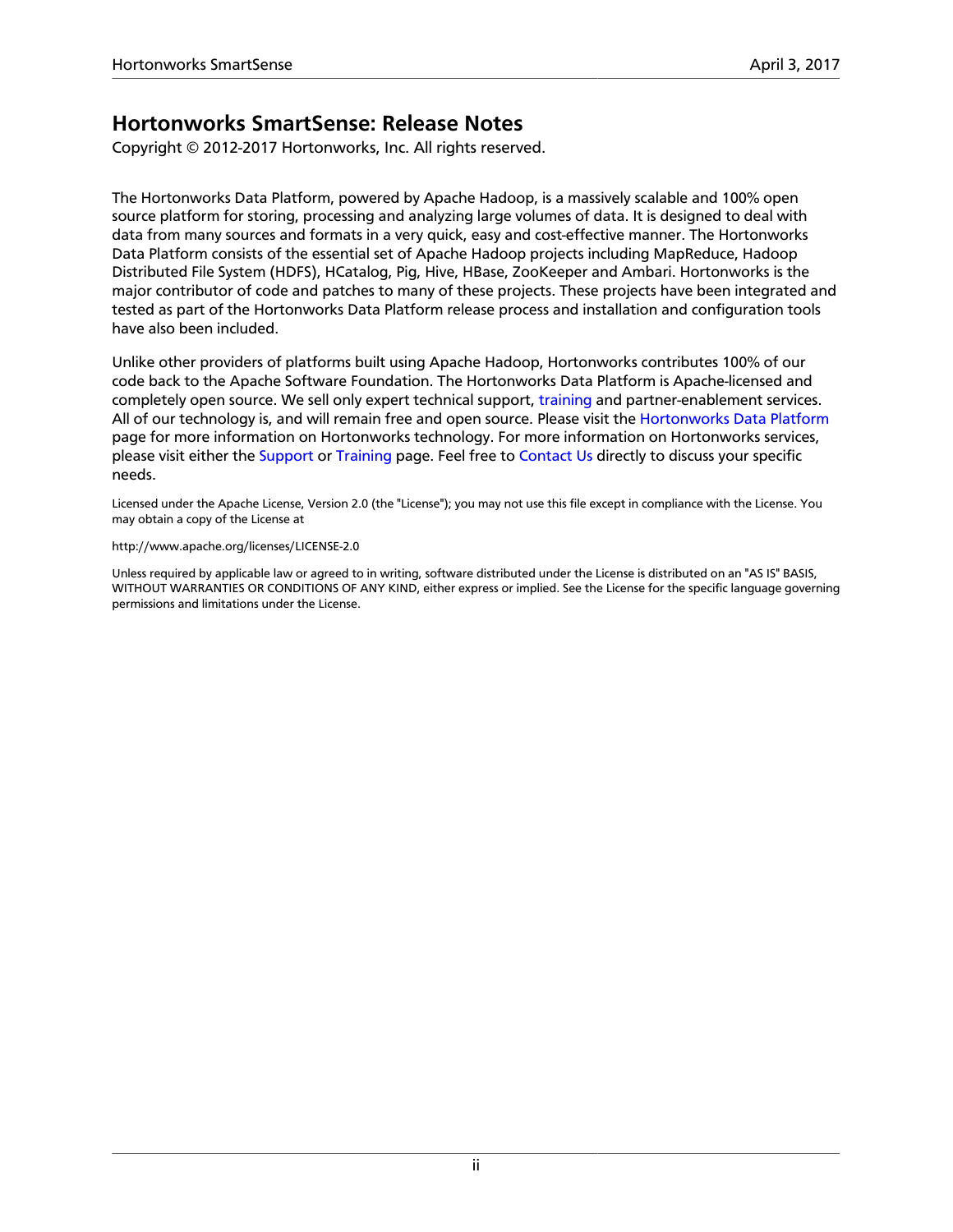# **Table of Contents**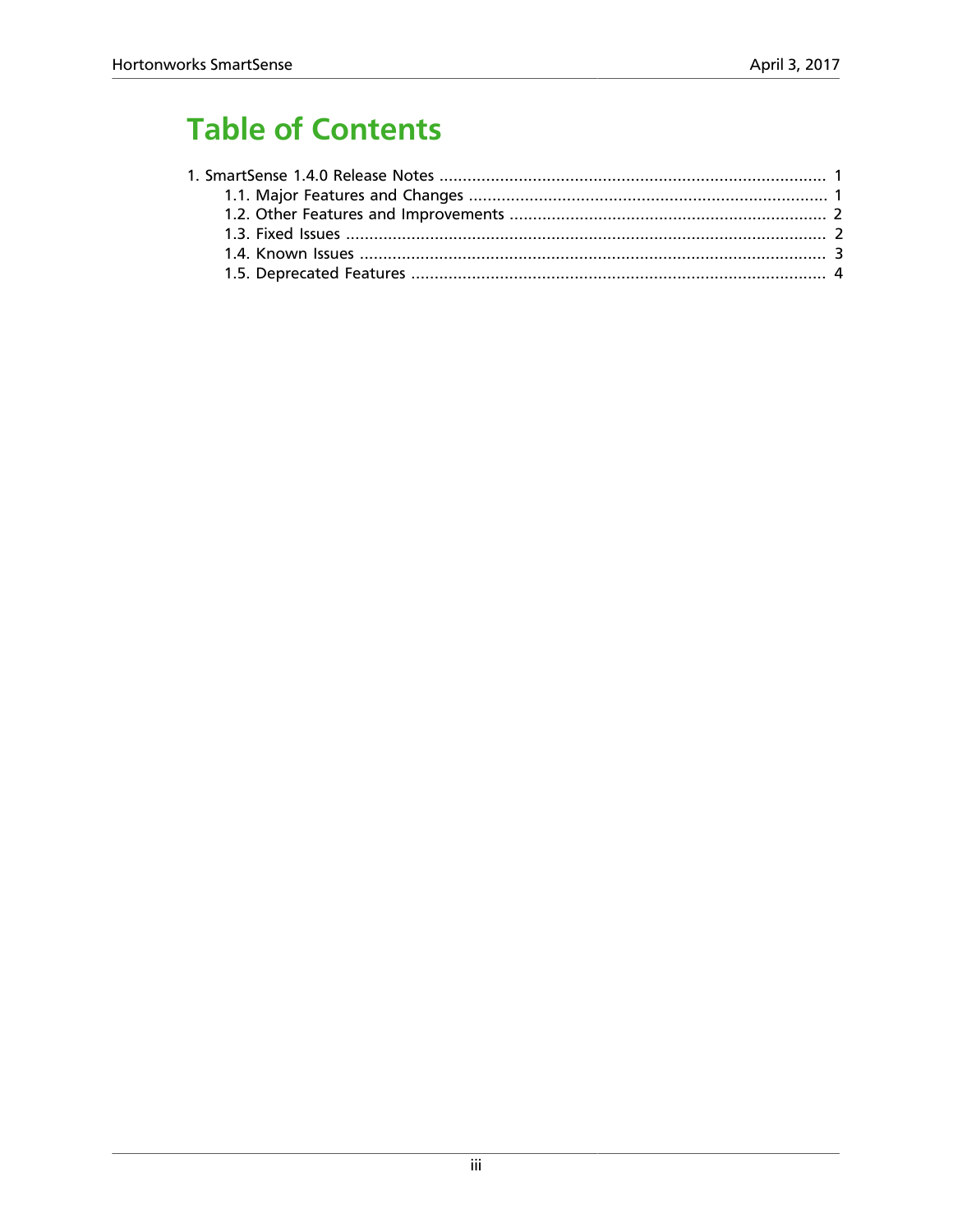# **List of Tables**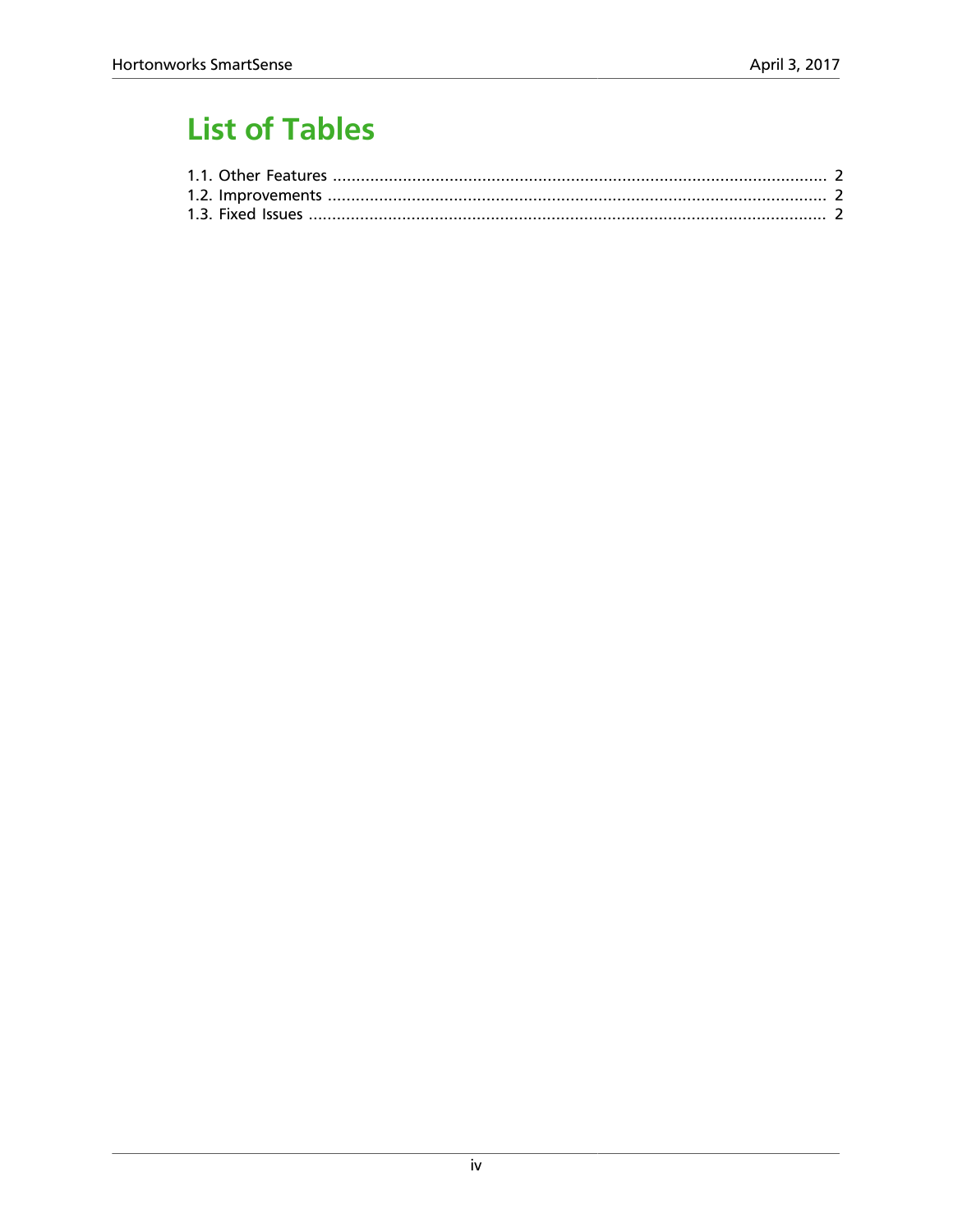# <span id="page-4-0"></span>**1. SmartSense 1.4.0 Release Notes**

The Release Notes include the following information for SmartSense 1.4.0:

- [Major Features and Changes \[1\]](#page-4-1)
- [Other Features and Improvements \[2\]](#page-5-0)
- [Fixed Issues \[2\]](#page-5-1)
- [Known Issues \[3\]](#page-6-0)
- [Deprecated Features \[4\]](#page-7-0)

### <span id="page-4-1"></span>**1.1. Major Features and Changes**

SmartSense 1.4.0 includes the following **new features**:

- A new "Recommendations" tab in the SmartSense View in Ambari, which allows you to:
	- Review recommendations without going to the Hortonworks Support Portal.
	- Apply recommendations automatically (where possible).
	- Track all configuration changes made when applying SmartSense recommendations.
	- Review and revert previously applied recommendations.
	- Export recommendations as an Excel spreadsheet.
	- Rate applied recommendations and view average customer rating for each recommendation.

For more information, refer to [Viewing SmartSense Recommendations](https://docs.hortonworks.com/HDPDocuments/SS1/SmartSense-1.4.0/bk_user-guide/content/ambari_recommendations.html).

- Capture for YARN applications, allowing you to capture data required for YARN app troubleshooting. Refer to [Capturing for Troubleshooting.](https://docs.hortonworks.com/HDPDocuments/SS1/SmartSense-1.4.0/bk_user-guide/content/ambari_capturing_trouble.html)
- Capture for Hive queries, allowing you to capture data required for Hive query troubleshooting. Refer to [Capturing for Troubleshooting.](https://docs.hortonworks.com/HDPDocuments/SS1/SmartSense-1.4.0/bk_user-guide/content/ambari_capturing_trouble.html)
- Scalability improvements.
- Redesigned anonymization rules. Refer to [Configuring Data Anonymization Rules.](https://docs.hortonworks.com/HDPDocuments/SS1/SmartSense-1.4.0/bk_user-guide/content/appendix_data_anonymization.html)
- Anonymization performance improvements, significantly cutting down capture time on large clusters and large datasets.

SmartSense 1.4.0 includes the following **behavioral changes**:

• In Ambari 2.5, SmartSense 1.4.0 is installed by default and the installation is mandatory (i.e. you cannot uncheck the box).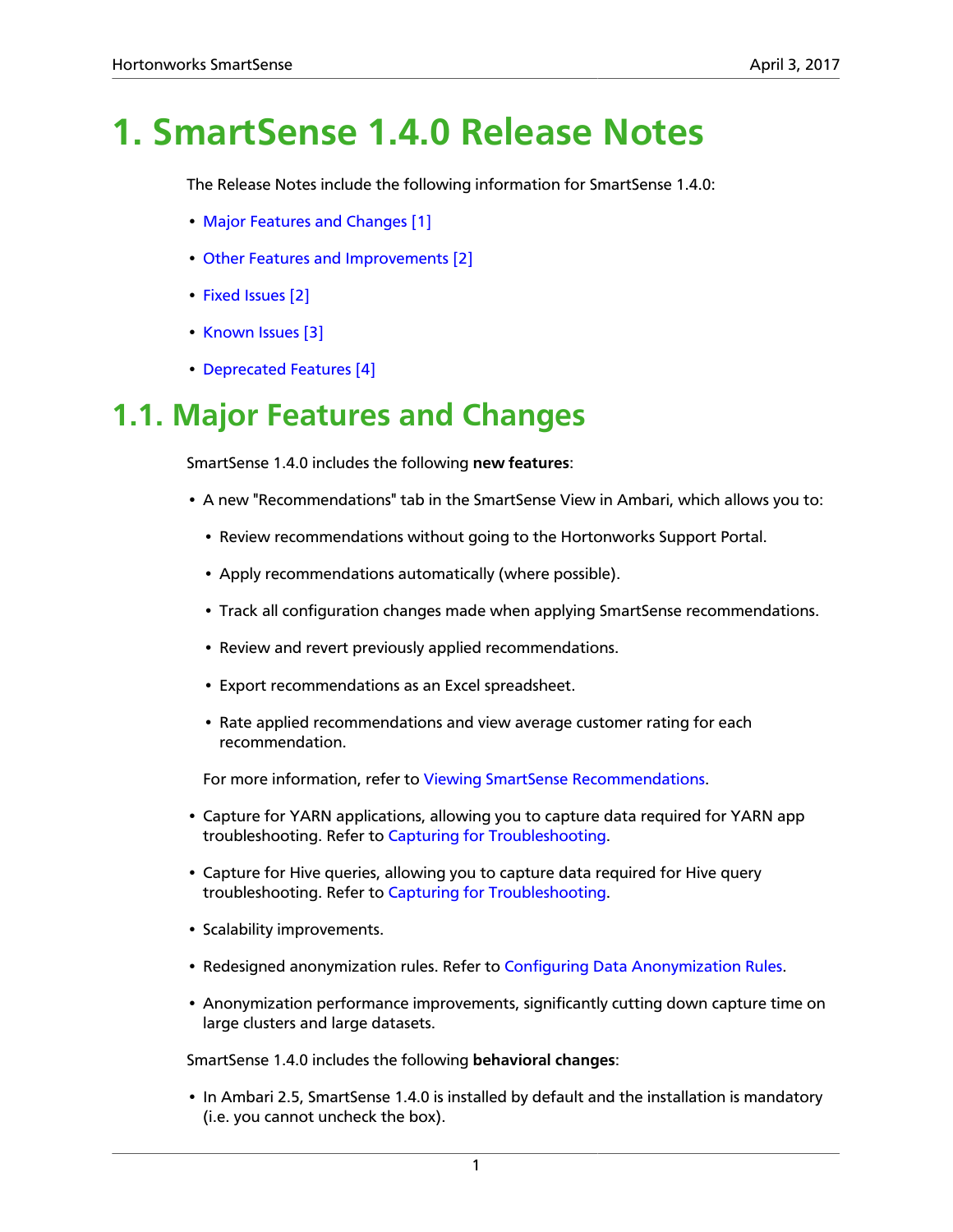## <span id="page-5-0"></span>**1.2. Other Features and Improvements**

<span id="page-5-2"></span>The following fixes have been implemented in SmartSense 1.4.0:

### **Table 1.1. Other Features**

| <b>HWX Jira</b> | <b>Resolution Description</b>                                            |  |
|-----------------|--------------------------------------------------------------------------|--|
| ST-2848         | Add min heap config for Zeppelin                                         |  |
| ST-2532         | Integrate feedback feature with recommendation processing                |  |
| ST-2455         | Encrypted data transfer to SmartSense Gateway                            |  |
| ST-2409         | Capture the Ambari Agent task logs                                       |  |
| ST-2691         | Automatically configure the SmartSense View properties                   |  |
| ST-2411         | Capture the ambari-env for ambari-agent                                  |  |
| ST-2404         | Expose HST JVM options as config parameters                              |  |
| ST-2133         | Support shared directory for HST agents                                  |  |
| ST-1998         | Add rules to validate Namenode and Datanode options for GC Optimizations |  |

#### <span id="page-5-3"></span>**Table 1.2. Improvements**

| <b>HWX Jira</b> | <b>Resolution Description</b>                                                |  |
|-----------------|------------------------------------------------------------------------------|--|
| ST-2499         | Log collection should collect only component specific log files              |  |
| ST-2460         | Standardize anonymization max heap in Ambari config                          |  |
| ST-2372         | Support keytab file and principal lookup as part of the collection framework |  |
| ST-2217         | Optimize data collection                                                     |  |
| ST-2513         | Add e-mail addresses to anonymization rules                                  |  |
| ST-2274         | Make Activity Analyzer Heap size and JVM options configurable                |  |

### <span id="page-5-1"></span>**1.3. Fixed Issues**

<span id="page-5-4"></span>The following fixes have been implemented in SmartSense 1.4.0:

### **Table 1.3. Fixed Issues**

| <b>Resolution Description</b>                                                  |
|--------------------------------------------------------------------------------|
| SmartSense won't install if HDFS is not installed                              |
| Incorrect account name formatting if it contains '&'                           |
| When there's a cyclic soft link in config. HST will fill the disk              |
| <b>HDFS Dashboard data issues</b>                                              |
| HST Server fails to start on a non-root Ambari environment with NN HA          |
| Agent status command gets stuck for a long time                                |
| SmartSense hst capture overwrites root user credential cache                   |
| Remove additional S3 property values from core-site.xml                        |
| JaasConfParser parsing the .conf file when keyTab or principal is not passed   |
| KMS SSL KEYSTORE PASS anonymization rule is configured incorrectly             |
| SmartSense reports error on capture if the case number has zeroes in the front |
| Gateway startup fails when using a proxy                                       |
|                                                                                |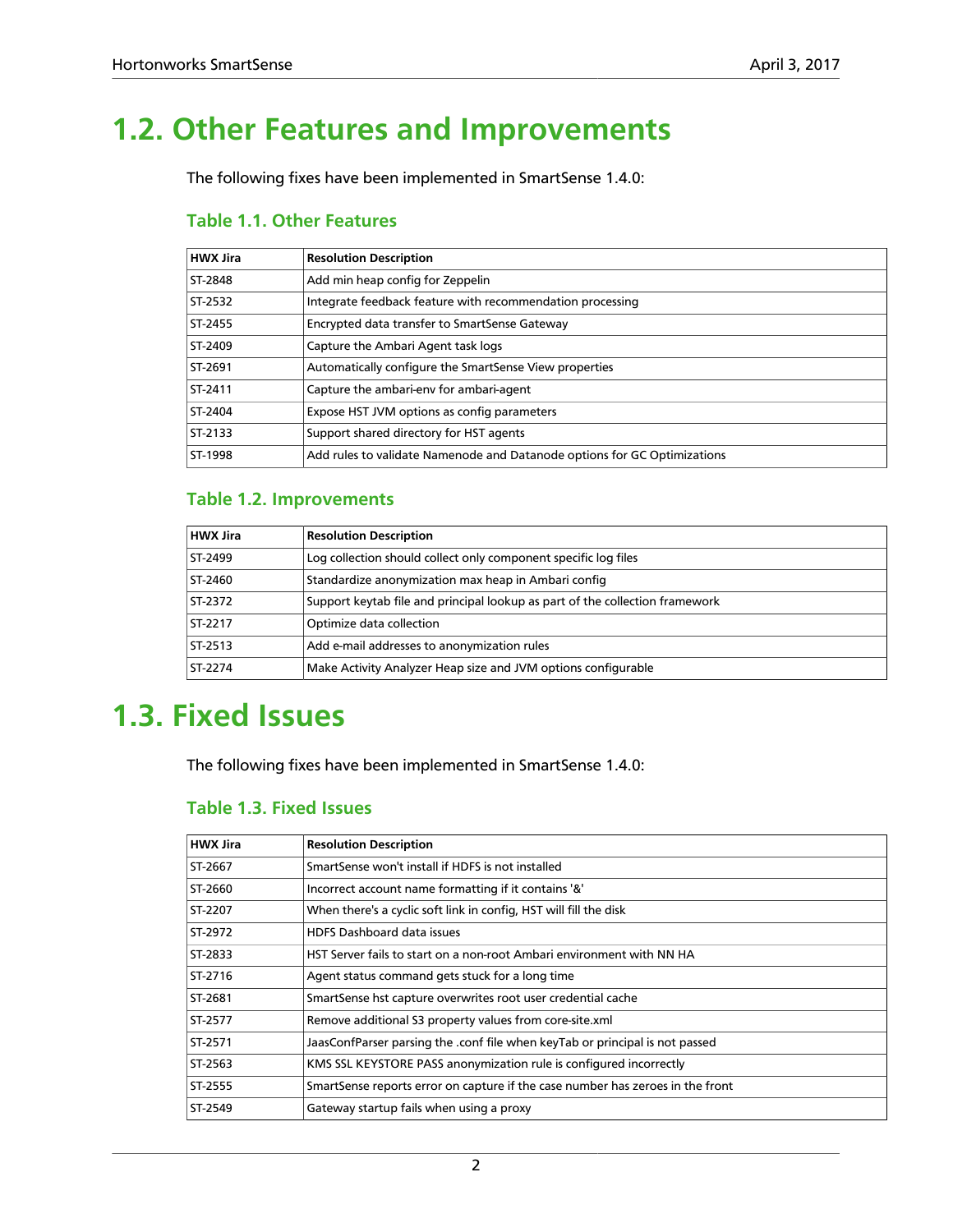| <b>HWX Jira</b> | <b>Resolution Description</b>                                        |
|-----------------|----------------------------------------------------------------------|
| ST-2546         | HBase is captured even when it's not installed                       |
| ST-2503         | Host names are overlaying the 'Contains Logs' section                |
| ST-2498         | Point HST FE App to correct Ambari host list endpoint                |
| ST-2229         | SmartSense Analysis marks all services as containing diagnostic data |
| ST-1372         | Partial bundle data on server should be auto cleaned                 |

### <span id="page-6-0"></span>**1.4. Known Issues**

SmartSense 1.4.0 has the following known issues, scheduled for resolution in a future release:

#### **Activity Analyzer Fails to Start**

**Issue 1**: Activity Analyzer fails to start in Ambari 2.2.x.

**Workaround**: SmartSense 1.4.0 is not supported with Ambari versions earlier than 2.4. You must upgrade Ambari to version 2.4 or later.

**Issue 2**: Activity Analyzer fails to start after upgrade from SmartSense 1.2.x to SmartSense 1.4.0.

#### **Workaround**:

- 1. On Ambari server host run hst upgrade-ambari-service as root user.
- 2. Restart all SmartSense components. You can do this by clicking on **Service Actions** and selecting **Restart All**:



If the **Restart All** option is disabled, start each SmartSense component individually: